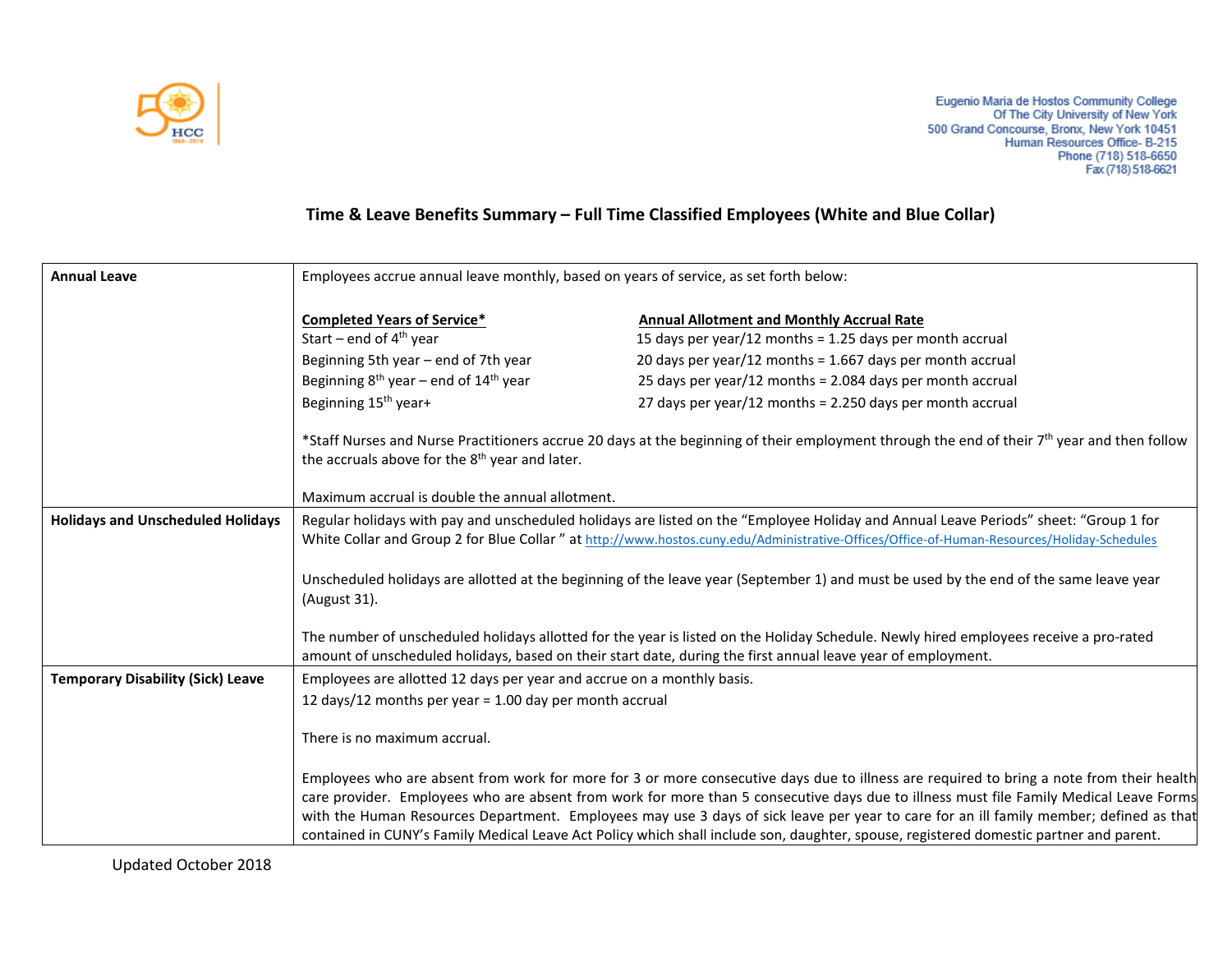

| Time & Leave Benefits Summary - Full Time Classified Employees (White and Blue Collar)                                                                                                                                                                                                                                                                                                                                                            |  |  |
|---------------------------------------------------------------------------------------------------------------------------------------------------------------------------------------------------------------------------------------------------------------------------------------------------------------------------------------------------------------------------------------------------------------------------------------------------|--|--|
| CUNY has established a Dedicated Sick Leave Program and Catastrophic Sick Leave Bank Program modeled after the programs promulgated<br>by the City of New York. These programs are available to eligible full-time CUNY employees, who meet the eligibility criteria.                                                                                                                                                                             |  |  |
|                                                                                                                                                                                                                                                                                                                                                                                                                                                   |  |  |
|                                                                                                                                                                                                                                                                                                                                                                                                                                                   |  |  |
| Immediate family shall be defined as spouse; natural, foster, or step parent; mother-in-law; father-in-law; natural, foster, or step brother;<br>natural, foster, or step sister, natural, foster, or step child; grandchild; or any relative residing in the same household; the Domestic Partner<br>of the employee and a child or parent of the Domestic Partner or any other relative of the Domestic Partner residing in the same household. |  |  |
| Employees who are required to serve on a jury, or are required to report to Court in person in response to a jury duty summons, or are<br>required to report for jury examination, or to qualify for jury duty, shall receive their regular salary during such absences provided that they                                                                                                                                                        |  |  |
|                                                                                                                                                                                                                                                                                                                                                                                                                                                   |  |  |
|                                                                                                                                                                                                                                                                                                                                                                                                                                                   |  |  |
| The compensatory time must be used within 90 days of being earned, or will be added to the sick leave balance. There is no carryover of                                                                                                                                                                                                                                                                                                           |  |  |
|                                                                                                                                                                                                                                                                                                                                                                                                                                                   |  |  |
|                                                                                                                                                                                                                                                                                                                                                                                                                                                   |  |  |
|                                                                                                                                                                                                                                                                                                                                                                                                                                                   |  |  |
|                                                                                                                                                                                                                                                                                                                                                                                                                                                   |  |  |